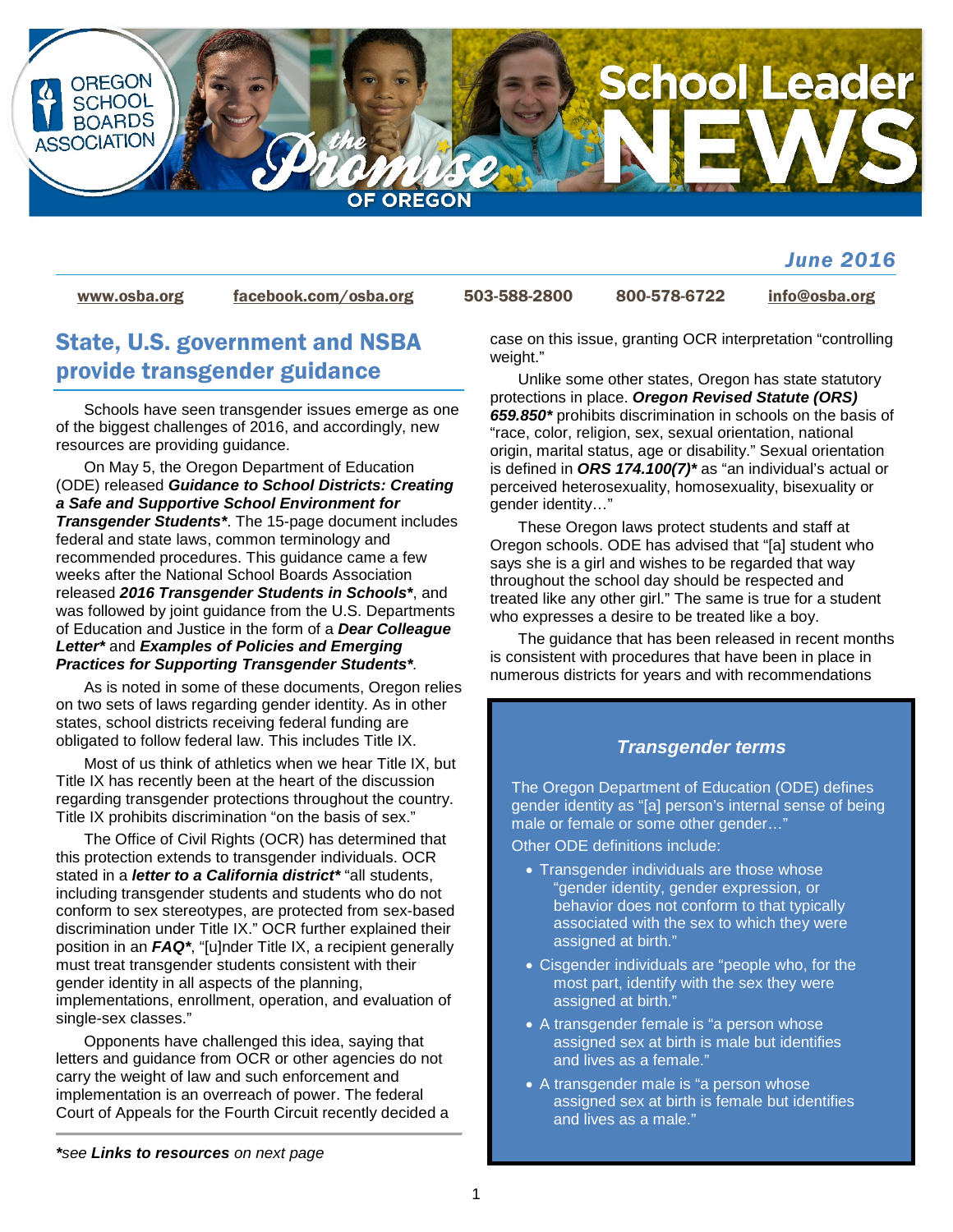that have been provided by OSBA and Property and Casualty Coverage for Education (PACE). Some of the major questions come around pronouns, records and name changes, bathrooms and locker rooms, privacy rights of all students and what policies a district needs to have in place.

### *Pronouns, records and name changes*

When a student or staff member requests that a nickname or pronouns be used, the school should accommodate that request. This may include changing the name used on records, including roll sheets that are provided to substitute teachers. It is important that the school not inadvertently reveal a student's transgender status. Districts should follow the guidance provided by ODE for specific instructions on how to handle records issues.

### *Bathrooms and locker rooms*

Perhaps the most public transgender battles throughout the country relate to the use of bathrooms and locker rooms. Students and parents on both sides of the issue have raised concerns. Oregon districts have dealt with these issues, although there is no binding Oregon court decision to provide direction.

There are, however, court cases from other states that offer some guidance and show how a court in Oregon might decide the issues. In *Doe v. Regional School Unit 26\** (2014 ME 11 (2014)), the court applied Maine state



law to a transgender female's use of elementary school bathrooms. The girl had used the girls' bathroom until a boy followed her there and demanded access.

The school became worried and required the girl to use a private single-stall restroom. The Maine

Supreme Judicial Court determined that based on Maine law, the school unlawfully discriminated against the girl. Maine law is very similar to Oregon's, prohibiting discrimination based on sexual orientation, which includes gender identity.

Another well-known situation came out of a school district in Illinois. A transgender female was referred to using the feminine pronouns, used girls' bathrooms and even played on girls' athletic teams. But the district refused to allow her unrestricted access to the girls' locker rooms.

OCR demanded that the district allow her access and threatened to withhold funding if it did not. After hours of deliberating, an *agreement\** was reached to allow the girl access to the locker rooms where she would change in a private changing station.

Perhaps the most publicized case has come out of Virginia, *G.G. v. Gloucester County Sch. Bd.\**, No. 15- 2056, slip op. (4th Cir. Apr. 19, 2016). In this case, a

### *\* Links to resources in this article*

### **Oregon Department of Education:**

• *Guidance to School Districts: Creating a Safe and Supportive School Environment for Transgender Students* [www.ode.state.or.us/groups/supportstaff/hklb](http://www.ode.state.or.us/groups/supportstaff/hklb/schoolnurses/transgenderstudentguidance.pdf) [/schoolnurses/transgenderstudentguidance.p](http://www.ode.state.or.us/groups/supportstaff/hklb/schoolnurses/transgenderstudentguidance.pdf) [df](http://www.ode.state.or.us/groups/supportstaff/hklb/schoolnurses/transgenderstudentguidance.pdf)

### **National School Boards Association:**

• *2016 Transgender Students in Schools* [www.nsba.org/nsba-faqs-transgender](http://www.nsba.org/nsba-faqs-transgender-students-schools)[students-schools](http://www.nsba.org/nsba-faqs-transgender-students-schools)

### **U.S. Departments of Education and Justice:**

- *Dear Colleague Letter* [www2.ed.gov/about/offices/list/ocr/letters/coll](http://www2.ed.gov/about/offices/list/ocr/letters/colleague-201605-title-ix-transgender.pdf) [eague-201605-title-ix-transgender.pdf](http://www2.ed.gov/about/offices/list/ocr/letters/colleague-201605-title-ix-transgender.pdf)
- *Examples of Policies and Emerging Practices for Supporting Transgender Students* [www2.ed.gov/about/offices/list/oese/oshs/em](http://www2.ed.gov/about/offices/list/oese/oshs/emergingpractices.pdf) [ergingpractices.pdf](http://www2.ed.gov/about/offices/list/oese/oshs/emergingpractices.pdf)

### **Office of Civil Rights:**

- *Letter to a California district* [www2.ed.gov/documents/press](http://www2.ed.gov/documents/press-releases/downey-school-district-letter.pdf)[releases/downey-school-district-letter.pdf](http://www2.ed.gov/documents/press-releases/downey-school-district-letter.pdf)
- *FAQ* [www2.ed.gov/about/offices/list/ocr/docs/faqs](http://www2.ed.gov/about/offices/list/ocr/docs/faqs-title-ix-single-sex-201412.pdf)[title-ix-single-sex-201412.pdf](http://www2.ed.gov/about/offices/list/ocr/docs/faqs-title-ix-single-sex-201412.pdf)
- *Agreement between Illinois school district and OCR* [www2.ed.gov/documents/press](http://www2.ed.gov/documents/press-releases/township-high-211-agreement.pdf)[releases/township-high-211-agreement.pdf](http://www2.ed.gov/documents/press-releases/township-high-211-agreement.pdf)

### **Oregon Revised Statutes:**

- *ORS 659.850* [www.oregonlegislature.gov/bills\\_laws/ors/ors](https://www.oregonlegislature.gov/bills_laws/ors/ors659.html) [659.html](https://www.oregonlegislature.gov/bills_laws/ors/ors659.html)
- *ORS 174.100(7)* [www.oregonlegislature.gov/bills\\_laws/ors/ors](https://www.oregonlegislature.gov/bills_laws/ors/ors174.html) [174.html](https://www.oregonlegislature.gov/bills_laws/ors/ors174.html)

### **Court decisions:**

*Doe v. Regional School Unit 26* [www.courts.maine.gov/opinions\\_orders/supre](http://www.courts.maine.gov/opinions_orders/supreme/lawcourt/2014/14me11do.pdf) [me/lawcourt/2014/14me11do.pdf](http://www.courts.maine.gov/opinions_orders/supreme/lawcourt/2014/14me11do.pdf)

• *G.G. v. Gloucester County Sch. Bd.* [www.ca4.uscourts.gov/opinions/published/15](http://www.ca4.uscourts.gov/opinions/published/152056.p.pdf) [2056.p.pdf](http://www.ca4.uscourts.gov/opinions/published/152056.p.pdf)

transgender male attended a school that permitted him to use the boys' bathroom.

The school board then passed a policy segregating bathroom use by "biological gender." The trial court found that Title IX did not require that transgender individuals be allowed to use the bathrooms that aligned with their gender identity. On appeal, that decision was reversed,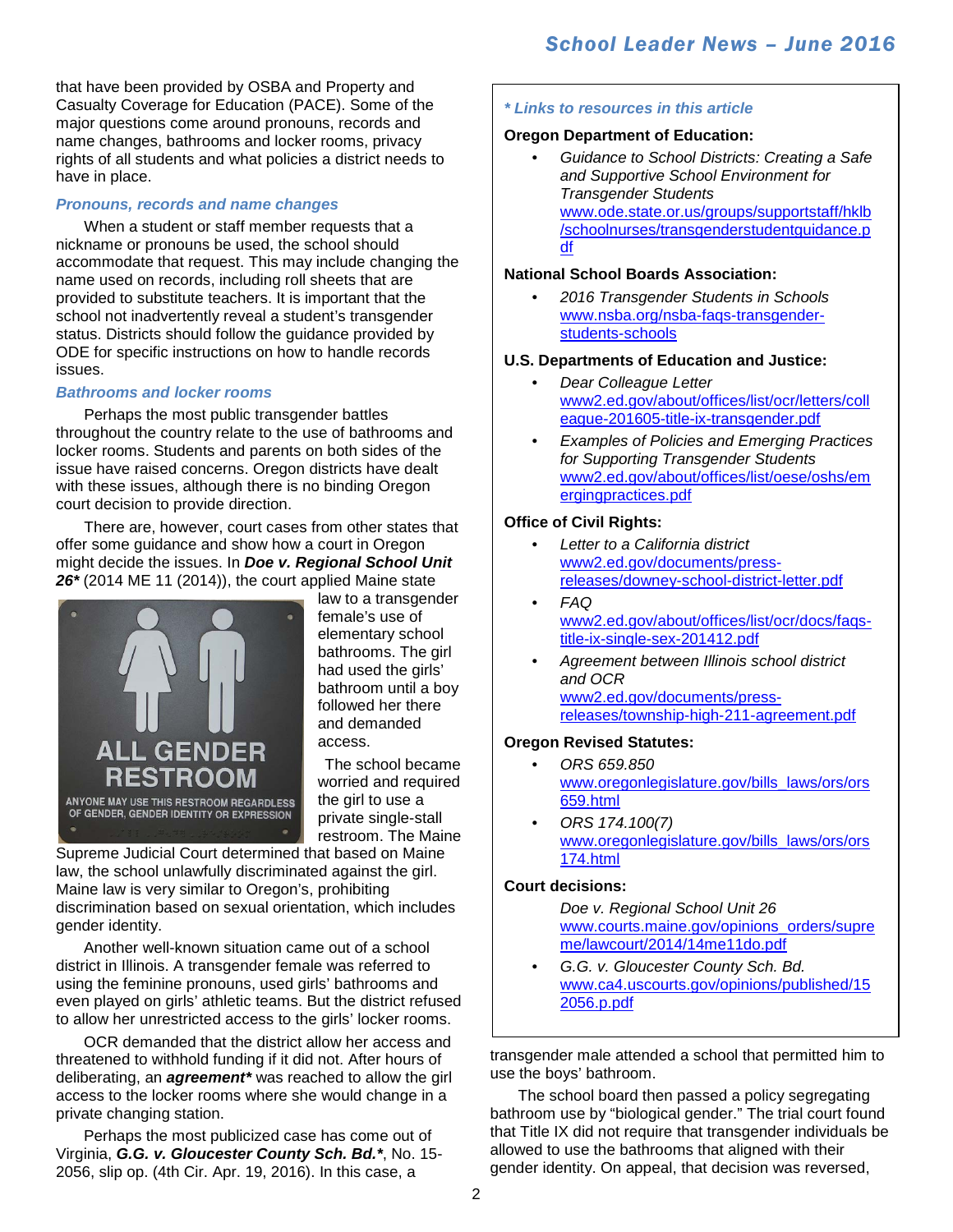### *School Leader News – June 2016*

finding for the student and deferring to OCR guidance in the interpretation of Title IX.

### *Privacy rights of all students*

One of the most common concerns resulting from transgender individuals using bathrooms and locker rooms that align with their gender identity is the privacy rights of cisgender students in those facilities. Privacy of all students must be a primary concern for all schools nationwide. In addressing these concerns, schools should make alternative facilities, such as a single-stall restroom or stalls or curtains in a locker room, available for all students who desire additional privacy.

The safety of all students should also be a priority. If a school is aware of bullying, harassment, or other safety threat to any student, the school must take prompt action to reduce the risk.

#### *Policy*

At OSBA, staff are often asked for sample policies regarding transgender students, or asked when transgender policies will be released. The answer is: Schools don't need a separate transgender policy.

Most districts have a nondiscrimination policy, typically found in policy AC. This policy prohibits discrimination based on a variety of groups, or protected classes, including sexual orientation.

Such policies also may include a footnote that notes the inclusion of gender identity within sexual orientation under Oregon law. Just as separate policies are unneeded for each of the other protected classes (color, religion, age, etc.), schools don't need a separate policy prohibiting discrimination based on transgender status.

Some other states or districts are adopting transgender policies. The majority are coming in states that do not have laws protecting transgender individuals, and may not include them in the nondiscrimination policies.

OSBA is currently working with PACE to provide additional guidance to school administrators as they develop internal procedures that will be needed to comply with applicable laws and in protecting the rights and safety of all students. Districts may choose to provide training to staff and/or students regarding transgender issues.

*The information contained in this article should not be construed as legal advice. Any specific questions can be directed to Spencer Lewis at OSBA, [slewis@osba.org,](mailto:slewis@osba.org?subject=Transgender%20guidance) or ODE.*

## Promise update: Glencoe High robotics video in editing stages

Videography has been completed and the editing [stages have begun on the next pla](http://promiseoregon.org/)nned video in the



Promise of Oregon campaign, focusing on Glencoe High School's (Hillsboro School District) robotics team.



*Glencoe's Team Shockwave has ranked among the top teams in state and national competitions.* 

Team Shockwave has ranked among the top teams in the Pacific Northwest and the nation. The new video is scheduled to debut this fall on the Promise website at [www.promiseoregon.org.](http://promiseoregon.org/)

 The Glencoe High video is one of four planned 2016 videos showcasing cutting-edge programs – in science, technology, engineering and mathematics (STEM), career and technical education (CTE), the arts and more – that support students in reaching their potential.

During its first year, the Promise campaign celebrated the accomplishments of Oregon students and helped galvanize support for increased funding for public schools. Legislators ultimately settled on a State School Fund figure of  $$7.4$  billion for 2015-17 – up  $$850$  million from the last biennium.

To date, the Promise of Oregon campaign's social media presences have:

- Facebook: 4,517 likes
- Twitter: 421 followers
- Facebook and Twitter interactions: 47,700
- Unique users reached via Facebook and Twitter: 40,800
- Potential Facebook and Twitter impressions: 7.2 million

## *In the Loop* OSBA work group tackles longstanding revenue reform issue

The OSBA revenue reform advisory work group, led by OSBA President-elect Betty Reynolds and Deputy Executive Director Jim Green, was created to address an issue brought to the forefront during the 2015 OSBA Fall Regional meetings. Then, local school board members statewide voiced their support of revenue reform to address an issue Oregon has grappled with for decades: school funding adequacy and stability. The reality of what that might look like, however, is much more challenging.

The work group has been charged with bringing a recommendation for the structure of a revenue reform package that school board members could support. Ten board members from across the state have participated in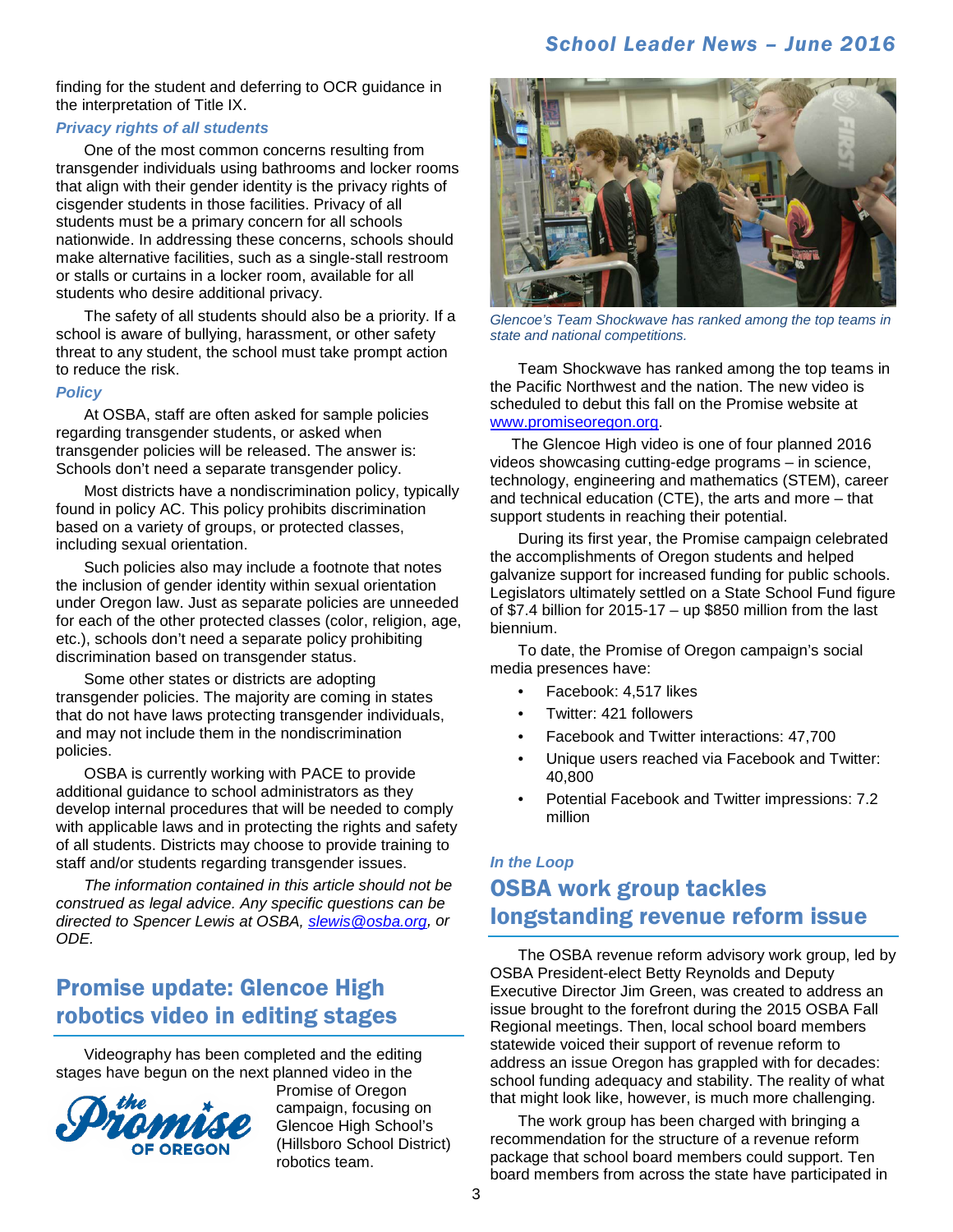### *School Leader News – June 2016*

multiple meetings to discuss reform options including IP 28, Sen. Mark Hass' plan, property tax reform, a retail sales tax and other ideas.

The group agreed that any plan must provide the following four things:

- 1. Adequate, stable and equitable funding to public schools in Oregon
- 2. Funding dedicated to K-12 public schools in Oregon
- 3. New, additional revenue for public schools (cannot be revenue-neutral)
- 4. Address cost drivers (the Public Employees Retirement System [PERS] and health insurance) in the educational system to allow funds to be directed to the classroom



The work group has agreed that a core focus of the plan must include an amendment to the Oregon Constitution, Article VIII, Section 8, subsection 1. This section was added to the Constitution by the voters in 2000 requiring the Legislature to fund schools with adequate resources to meet the Quality Education Model.

*Betsy Miller-Jones Executive Director*

But the language of this section provides the Legislature with an "out." That "out" states that if the Legislature

does not appropriate the necessary funds to meet the goals, the Legislature can simply write a report. Since 2001, the Legislature has written a report each biennium.

To hold the Legislature to the funding requirement, which is what most Oregonians thought they were voting on in 2000, the recommendation is to eliminate the "out" for the Legislature. A ballot measure would need to be created, either through the Legislature or through the initiative petition process, to require a statewide vote.

The work group continues to discuss the ways to raise new, dedicated revenue for public schools and address the cost drivers of PERS and healthcare. Green and Legislative Specialist Lori Sattenspiel continue to work with legislators and education partners to address these challenging topics.

The work group's efforts are in direct response to the issues you raised at last year's Fall Regional meetings. Stay tuned for recommendations from the work group later this summer and more information at the Fall Regional meetings in September and October.

## 'Summer Camp' in Bend offers Leadership Institute credits

Time is running out to register for "Summer Camp for School Boards," coming up July 15-17 at the newly renovated Riverhouse on the Deschutes in Bend. Registration deadline is July 8.



Besides the opportunity to learn more about critical issues facing Oregon's schools, the conference offers certification at the Leadership Institute's bronze, silver and gold levels. OSBA's Leadership Institute recognizes board members who have advanced through a series of courses offered online and at workshops and conferences, and those who complete new levels are recognized at OSBA's Annual Convention in November.

Workshop topics include handling difficult bargaining issues, a systems approach to student achievement, school finance, and an update on legislative issues and ballot initiatives.

Keynote speaker is Kip Motta, a principal and math teacher whose resume includes assistant coaching and scouting positions with the Portland Trail Blazers and three other National Basketball Association teams. Motta will discuss how school boards can "effect positive change in student learning."

Attend the pre-conference on July 15 and you can learn more about equity conversations, closing the achievement gap and addressing transgender issues. Once again we will offer a networking reception for conference attendees and a guest at 4 p.m. July 15.

An Administrative Professionals' Workshop will also be held on July 15, including sessions on public meetings and records, labor negotiations and differing communication styles.

Registration materials are at:

[www.osba.org/Calendar/Events/Summer\\_board\\_conferen](http://www.osba.org/Calendar/Events/Summer_board_conference-2016.aspx)\_ [ce-2016.aspx](http://www.osba.org/Calendar/Events/Summer_board_conference-2016.aspx)

Find out more about Leadership Institute at: [www.osba.org/li](http://www.osba.org/li)

## Reynolds elected to NSBAC Board

**Betty Reynolds**, OSBA presidentelect, was elected May 5 by the National School Boards Action Center Board of Directors to serve on the NSBAC Board. Reynolds, a member of the West Linn-Wilsonville School Board, was also elected treasurer of NSBAC. The NSBAC election was based on Reynolds' nomination by the National School Boards Association (NSBA) Board of Directors.



*Betty Reynolds OSBA President-elect*

The NSBAC was founded by NSBA to ensure, through legislative, legal and public advocacy, that federal policy supports and strengthens the nation's 14,000 public school systems serving 50 million public school students.

As president-elect of OSBA, Reynolds will automatically become president in 2017. She has served on numerous statewide boards and groups, and is